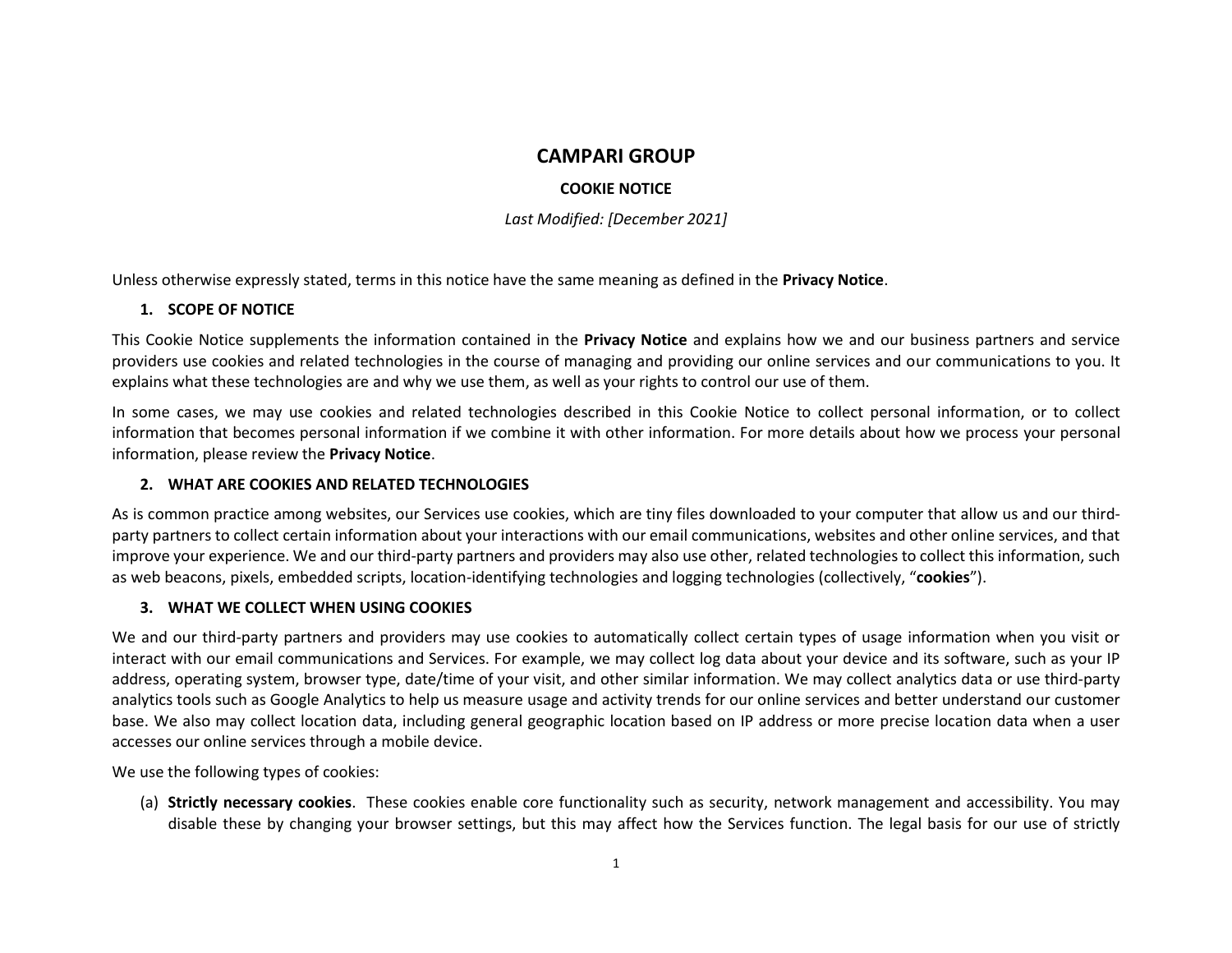necessary cookies is your request to enter our websites and thus the performance of a free contract to which you are party of, namely being able to provide and maintain our Services. Please see the website **Cookies Chart** (below) for more information.

- (b) **Preferences cookies**. These enable a website to remember information that changes the way the website behaves or looks, like your preferred language or the region that you are in. If you are accessing our Services, you have been asked to consent to the use of these cookies. You are free to deny your consent. Please see the website **Cookies Chart** (below) for more information.
- (c) **Statistics cookies**. These cookies allow us to recognize and count the number of visitors to our Services, and to see how visitors move around our Services when they are using them. This helps us to improve the way our Services work, for example, by ensuring that users are finding what they are looking for easily. If you are accessing our Services, you have been asked to consent to the use of these cookies. You are free to deny your consent. Please see the website **Cookies Chart** (below) for more information.
- (d) **Marketing cookies**. These cookies record your visit to our Services, the pages you have visited and the links you have followed. They are used to track visitors across our Services. If you are accessing our Services, you have been asked to consent to the use of these cookies. You are free to deny your consent. Please see the website **Cookies Chart** (below) for more information.

#### **4. HOW WE USE INFORMATION COLLECTED VIA COOKIES**

We use cookies for a variety of reasons outlined below:

- $-$  If you create an account with us, then we will use cookies for the management of the signup process and general administration. These cookies will usually be deleted when you log out; however, in some cases, they may remain afterwards to remember your site preferences when logged out.
- We use cookies when you are logged in so that we can remember this fact. This prevents you from having to log in every single time you visit a new page. These cookies are typically removed or cleared when you log out to ensure that you can only access restricted features and areas when logged in.
- The Services offer newsletter or email subscription services and cookies may be used to remember if you are already registered and whether to show certain notifications which might only be valid to subscribed/unsubscribed users.
- The Services offer e-commerce or payment facilities and some cookies are essential to ensure that your order is remembered between pages so that we can process it properly.
- When you submit data through a form, such as those found on contact pages or comment forms, cookies may be set to remember your user details for future correspondence.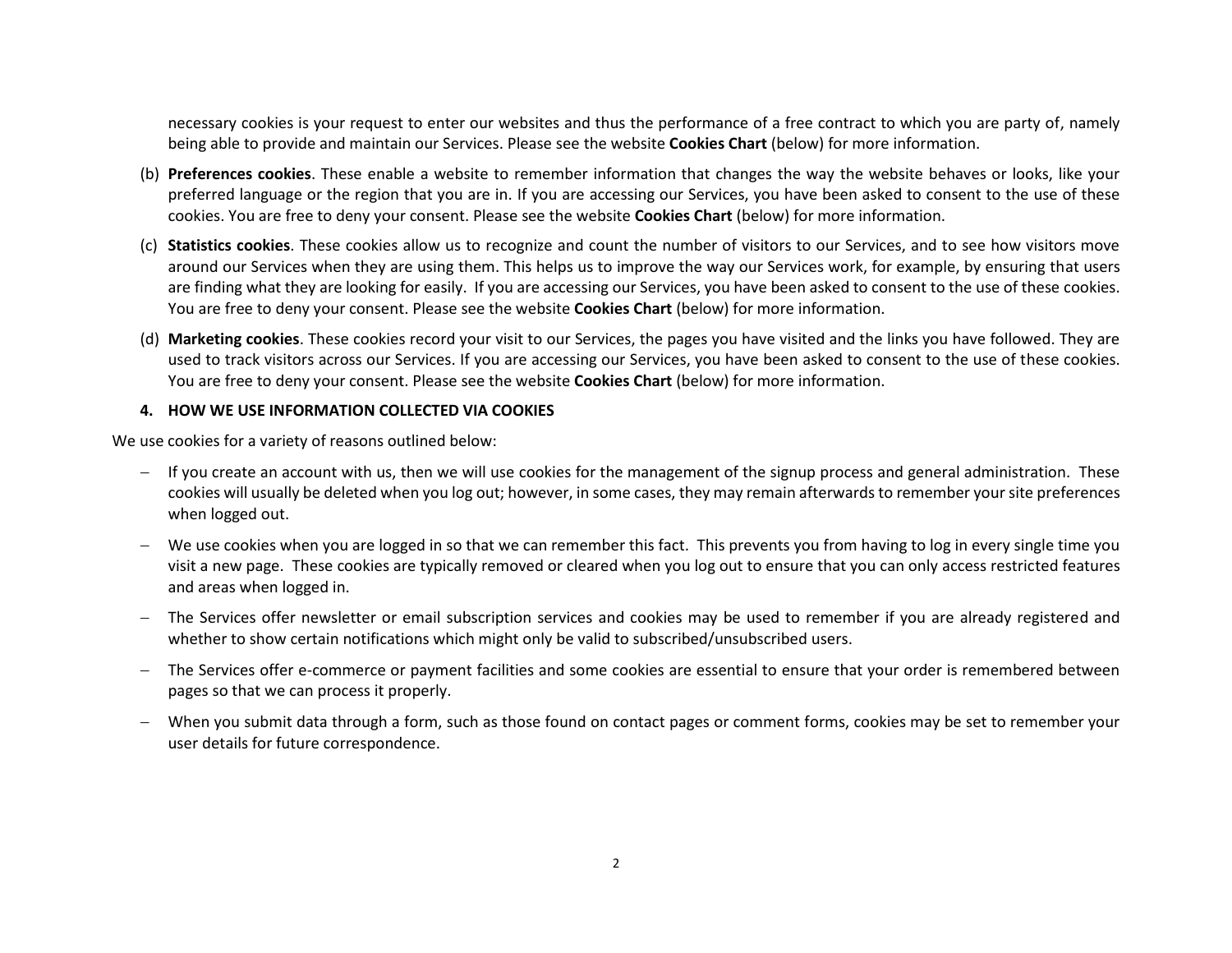- $-$  In order to provide you with a great experience on the Services, we provide the functionality to set your preferences for how the Services run when you use it. In order to remember your preferences, we need to set cookies so that this information can be called whenever you interact with a website page.
- We use cookies to provide and monitor the effectiveness of our Services, monitor online usage and activities of our Services, and facilitate the purposes identified in the **How We Use Your Personal Information** section of our **Privacy Notice**.
- We may also use the information we collect through cookies to understand your browsing activities, including across unaffiliated thirdparty sites, so that we can deliver information about products and services that may be of interest to you.

Please note that we link some of the personal information we collect through cookies with the other personal information that we collect about you and for the purposes described in our **Privacy Notice**.

### **5. YOUR CHOICES ABOUT COOKIES**

If you would prefer not to accept cookies, most browsers will allow you to change the setting of cookies by adjusting the settings on your browser to: (i) notify you when you receive a cookie, which lets you choose whether or not to accept it; (ii) disable existing cookies; or (iii) set your browser to automatically reject cookies. Be aware that disabling cookies may negatively affect the functionality of this and many other websites that you visit. Disabling cookies will usually result in also disabling certain functionalities and features of the Services.

Depending on your device and operating system, you may not be able to delete or block all cookies. In addition, if you want to reject cookies across all your browsers and devices, you will need to do so on each browser on each device you actively use. You may also set your email options to prevent the automatic downloading of images that may contain technologies that would allow us to know whether you have accessed our email and performed certain functions with it.

If you are located in the EEA, UK, or Switzerland, you may take advantage of **Your Online Choices**. This service allows you to select tracking preferences for most of the advertising tools. As such, it is recommended that you make use of this resource in addition to the information provided in this document.

### **6. UPDATES TO THIS COOKIE NOTICE**

We will update this Cookie Notice from time to time. When we make changes to this Cookie Notice, we will change the "Effective Date" at the beginning of this notice. If we make material changes to this notice, we will notify you by prominently posting on our Services or through other appropriate communication channels. All changes shall be effective from the date of publication unless otherwise provided in the notification.

### **7. CONTACT US**

If you have any questions or requests in connection with this Cookie Notice or other privacy-related matters, please contact us at [gpdp.office@campari.com](mailto:gpdp.office@campari.com)